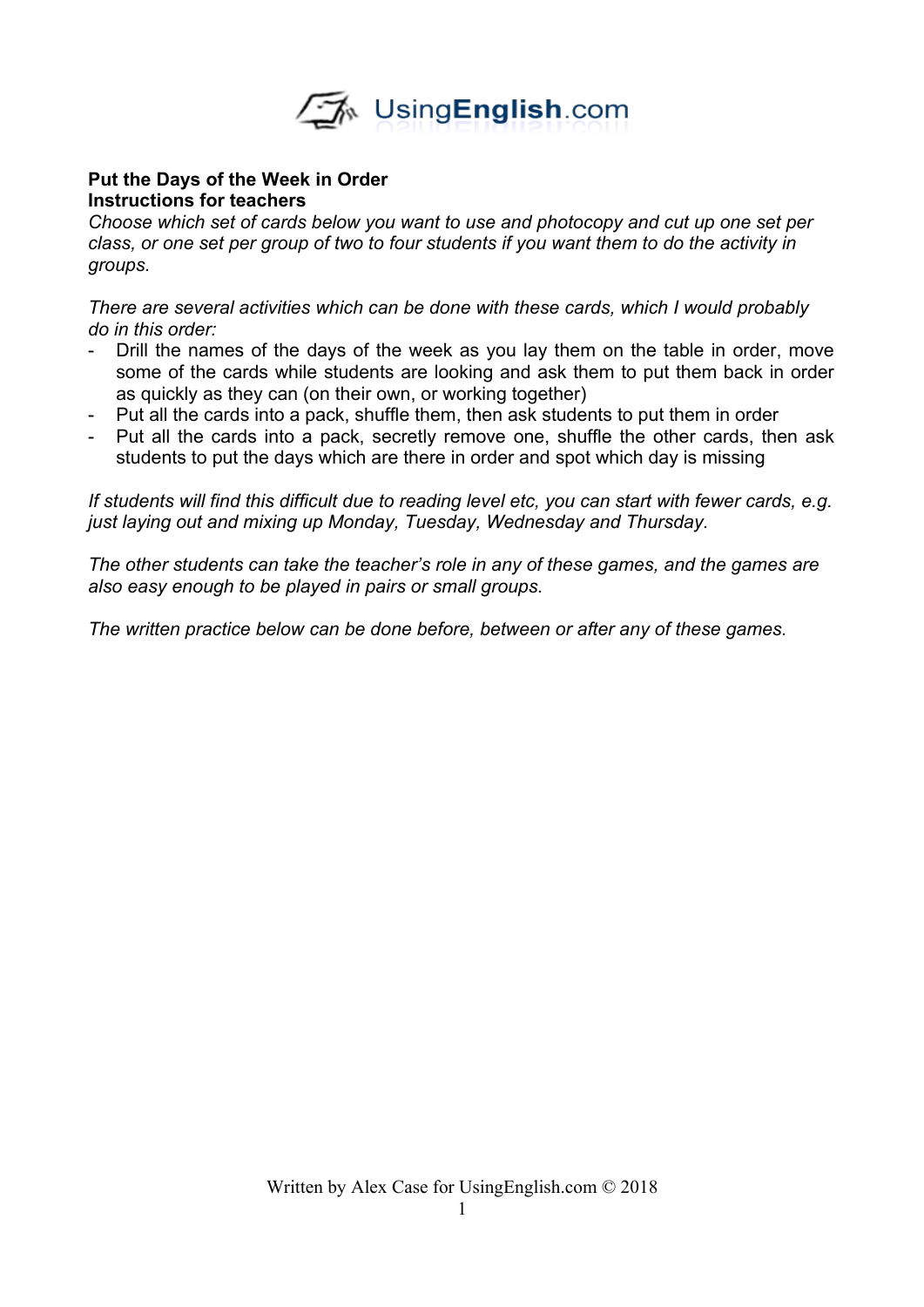

**Basic days of the week version**



Written by Alex Case for UsingEnglish.com © 2018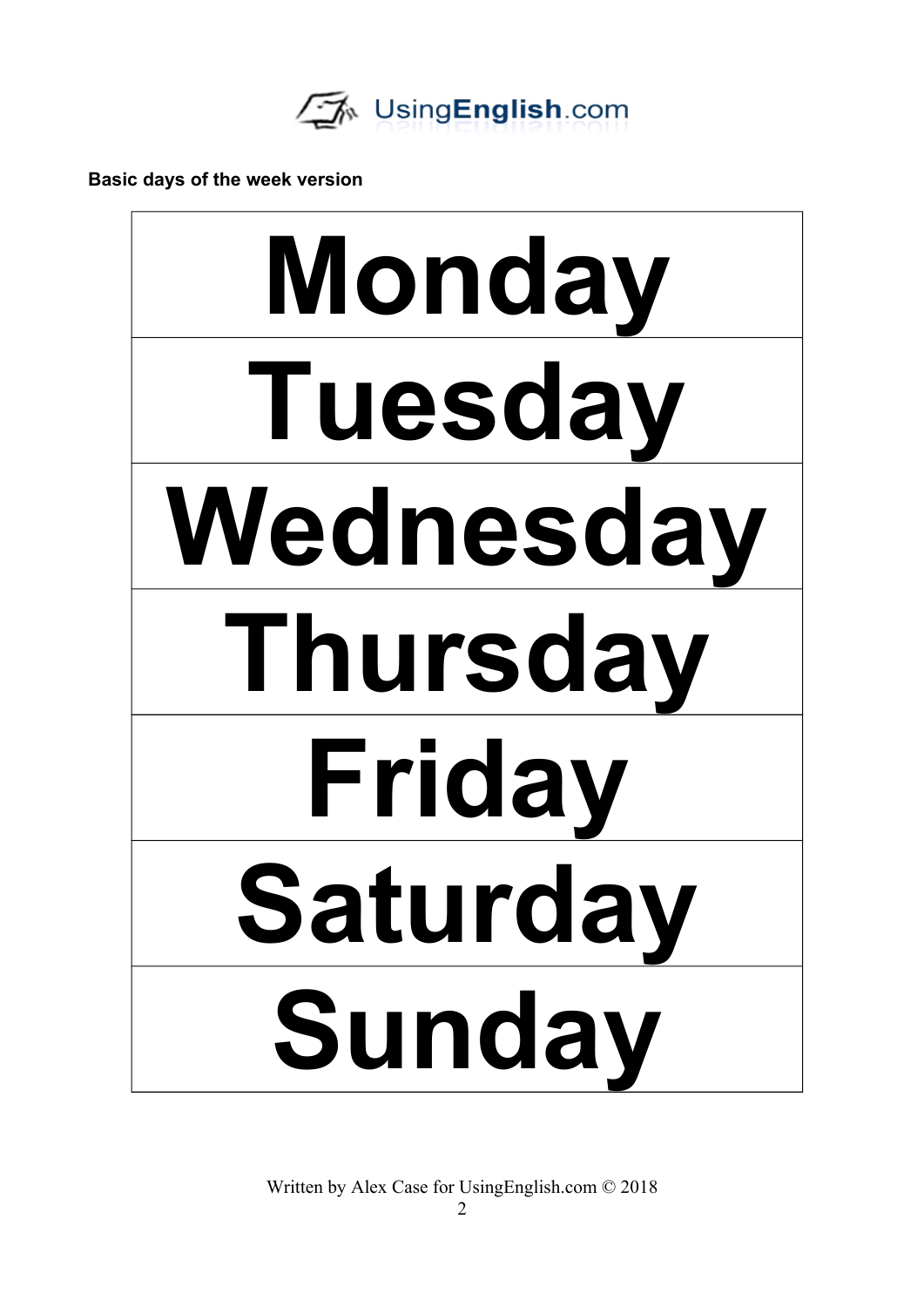

**Common abbreviations for days of the week version Mon Tues Wed Thurs Fri Sat Sun**

Written by Alex Case for UsingEnglish.com © 2018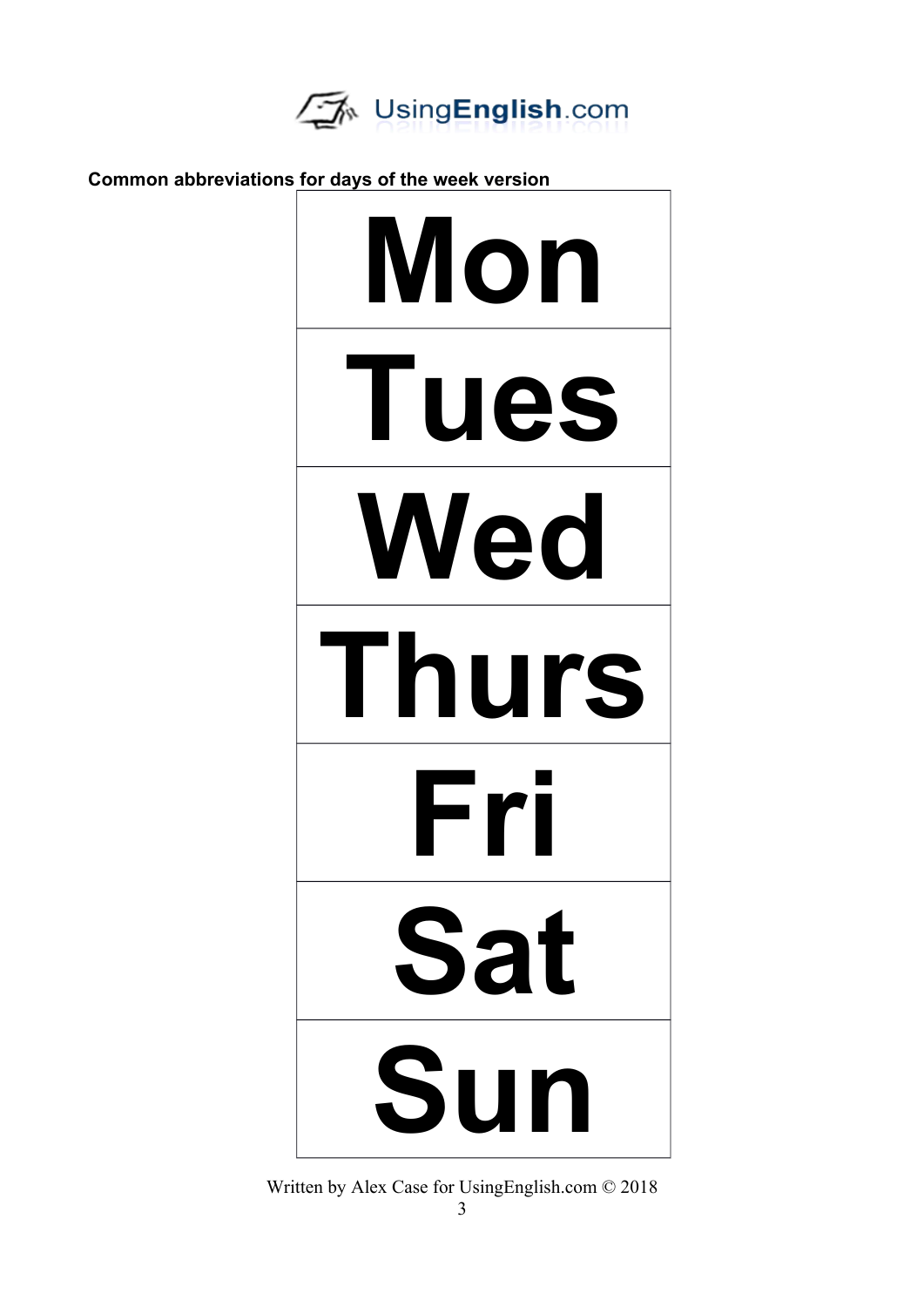

## **Shortest abbreviations for days of the week version**



Written by Alex Case for UsingEnglish.com © 2018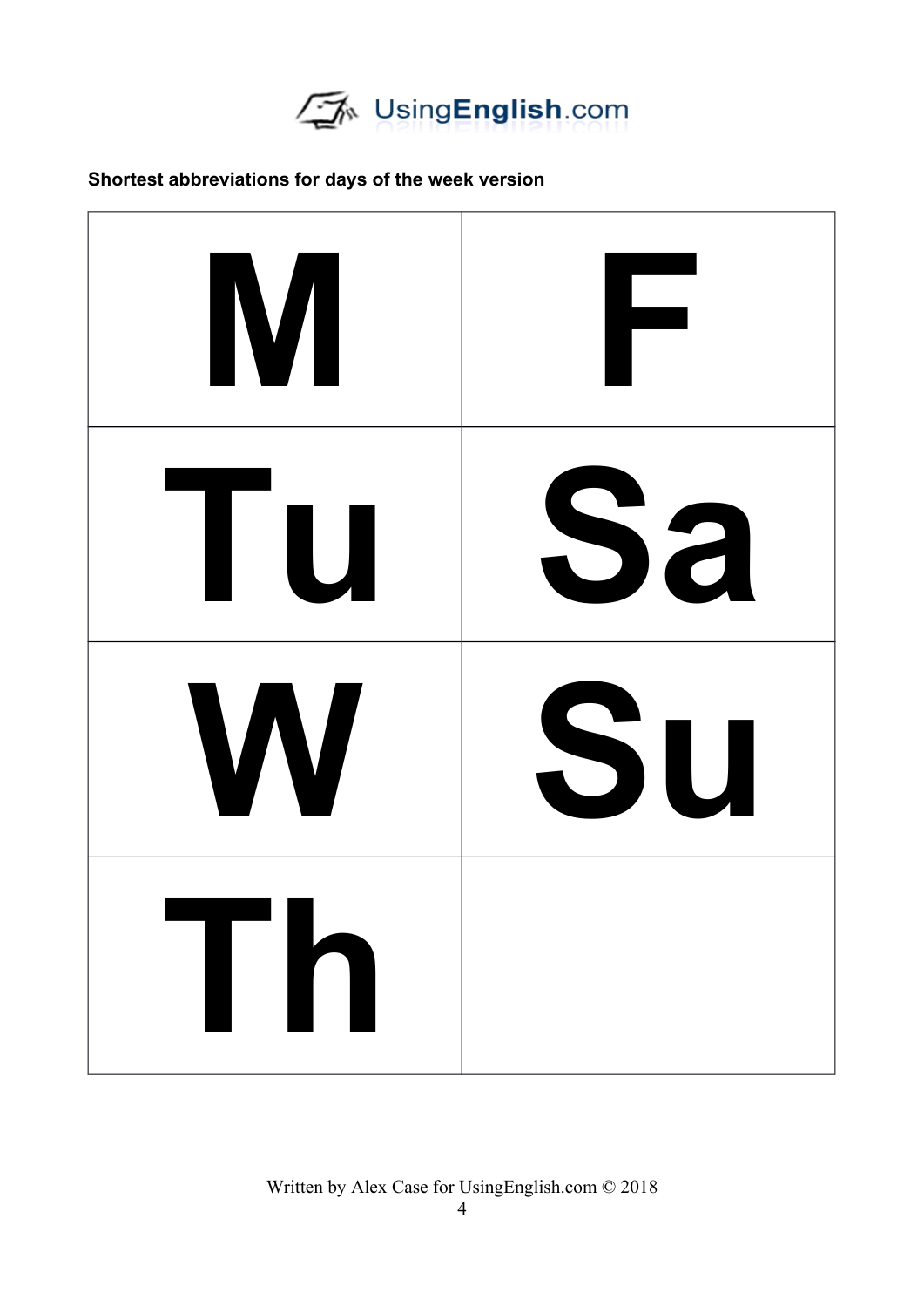

## **Days of the week spelling practice**

*Without looking at the cards or below, try to write the ending of each day of the week below.*

| Mon          |  |
|--------------|--|
| <b>Tues</b>  |  |
| Wed          |  |
| <b>Thurs</b> |  |
| Fri          |  |
| Sat          |  |
| Sun          |  |
|              |  |

*Use the mixed answers below to help with the spelling task above.*

| day    |
|--------|
| day    |
| day    |
| day    |
| day    |
| nesday |
| urday  |

*Check with the cards.*

*Without looking at the cards or above, try to write the ending of each day of the week below.*

| Μ                         |  |
|---------------------------|--|
| Tu                        |  |
| W                         |  |
| Th                        |  |
| F                         |  |
| $\overline{sa}$           |  |
| $\overline{\mathsf{S}}$ u |  |

*Use the mixed answers below to help with the task above, then check your answers.*  ednesday esday nday onday riday turday ursday